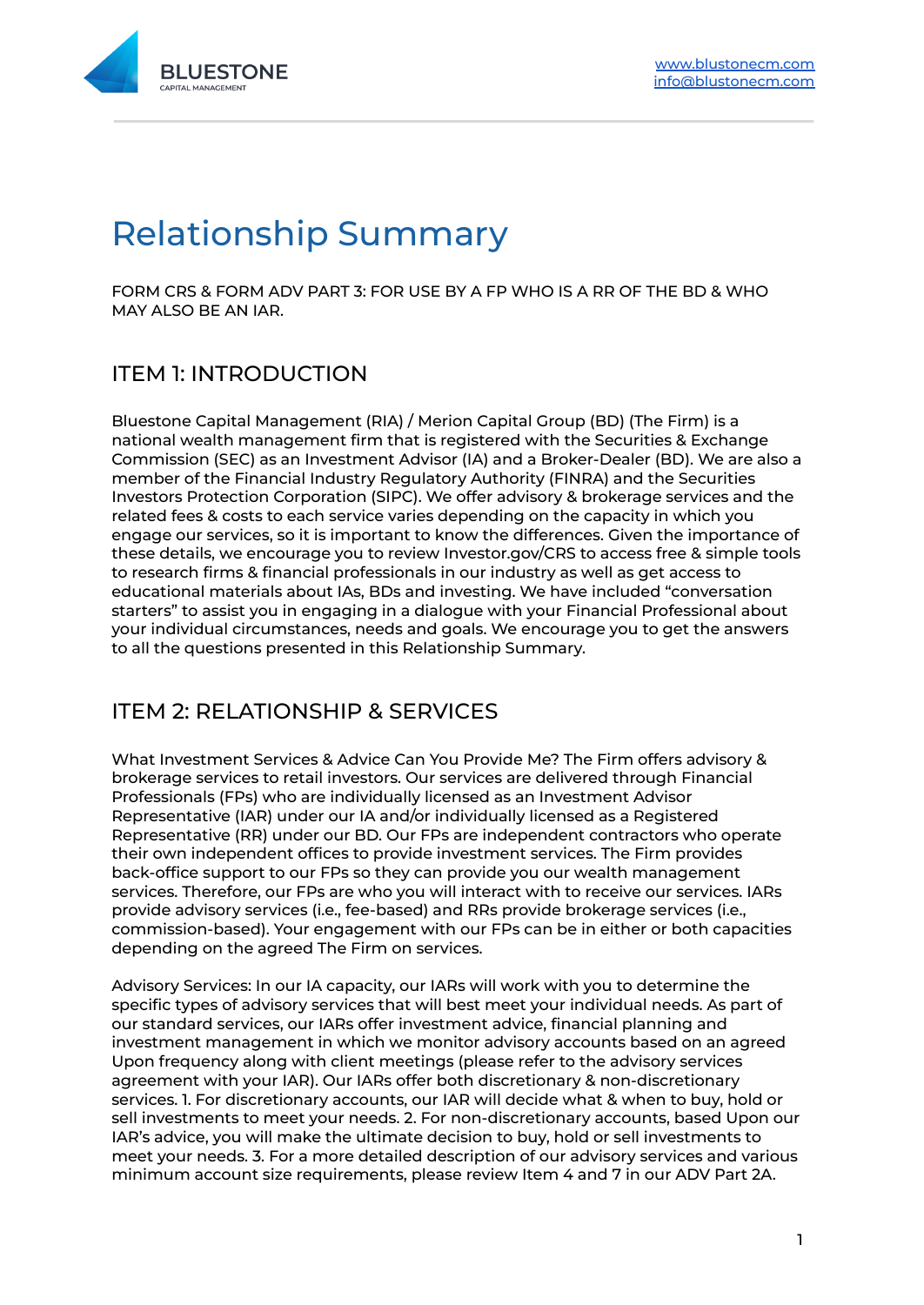

Brokerage Services: In our BD capacity, our RRs will work with you to determine the specific types of brokerage services that will best meet your individual needs. As part of our standard services, our RRs offer brokerage services which include making recommendations to buy, hold or sell securities. Our RRs will periodically review your account to provide advice that is incidental to buy, hold or sell recommendations. Our RRs only offer non-discretionary services to brokerage accounts in our BD capacity. Based on our RR's recommendation, you will make the ultimate decision to buy, hold or sell investments to meet your needs. The Firm does not have minimum account size requirements for brokerage accounts. However, certain investment products may have minimums.

## Limitations:

- 1. Please ask your FP about engagement capacity limitations: a. In some cases, whether in an IA or BD capacity, our FPs may only be licensed to transact business in mutual funds and variable annuities. These FPs will not be able to transact business in general securities such as stocks, bonds, exchange-traded funds or options. b. In some cases, our FP may only be registered as an RR of our BD to sell products for a commission. These FPs will not be able to provide advisory services.
- 2. Please ask your FP about product limitations: Certain products.

## Conversation Starters - Please Ask Us…

- 1. Given my financial situation, should I choose:
	- a. advisory services?
	- b. brokerage services?
	- c. both types of services?
	- d. Why or why not?
- 2. How will you choose investments to recommend to me?
- 3. What is your relevant experience, including your licenses, education and other qualifications?
- 4. What do these qualifications mean?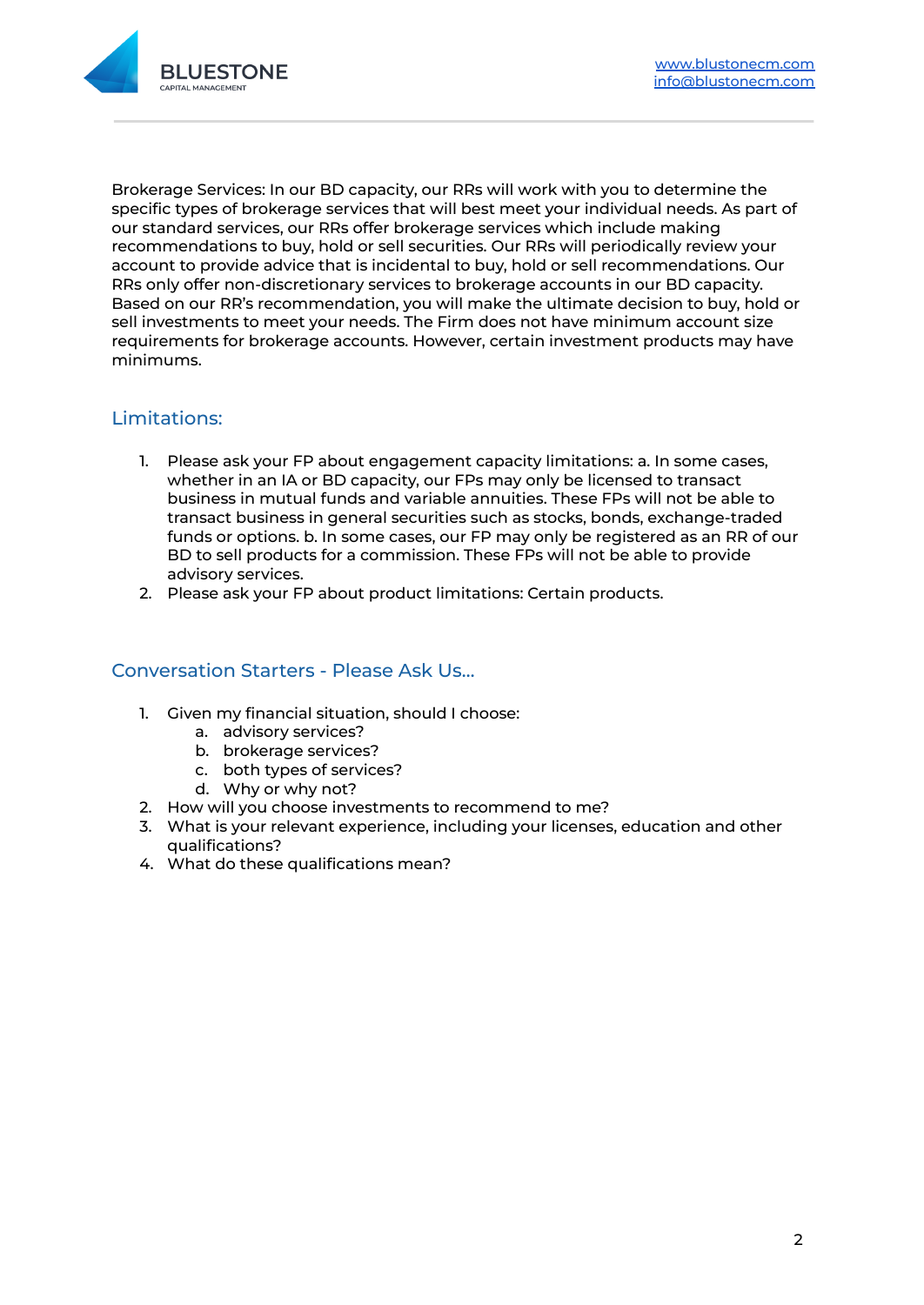

# ITEM 3: FEES, COSTS, CONFLICTS AND STANDARD OF **CONDUCT**

## What Fees & Costs Will I Pay?

This is a summary of the various fees & costs associated to the different products/service providers your FP may recommend and engage depending your needs:

## IA Capacity:

- 1. IA Custodian (Interactive Brokers, RBC, Schwab Advisor Services, Fidelity Institutional): These fees & costs include but are not limited to:
	- a. Transaction Fees (which can be transaction-based or asset-based): A transaction-based transaction fee is a fixed cost to trade. Example: When you trade a mutual fund, it costs \$25. An asset-based transaction fee is a percentage charged against the value of your account - Example: You are charged 0.10% against the value of your account at a designated time instead of being charged a fixed amount per trade.
	- b. Ancillary Account Fees & Costs: These are fees & costs to service your account, including but not limited to: wire fee, check fee, overnight fee, account maintenance fee or transfer out fee
	- c. Program Fees: These fees are for the administration of certain advisory programs.
	- d. Note: THE FIRM and our FPs do not receive any portion of these fees & costs.
- 2. Products: These fees & costs are the internal expenses of certain types of investments such as mutual funds, exchange-traded funds or unit investment trusts. The Firm and our FPs do not receive any portion of these fees & costs.
- 3. Frequency: The frequency of these fees & costs vary depending on the underlying fee and/or cost. The frequency can be as the underlying service occurs (i.e., a wire fee or transaction-based transaction fee) or on a stated frequency such as monthly, quarterly or annually (i.e., program fee or an asset-based transaction fee).

## BD Capacity:

1. Products:

There are internal fees & costs associated to certain products (i.e., mutual funds, exchange-traded funds, unit investment trusts, alternative investments or variable annuities) that are related to the investment management, operations, administration and/or insurance expenses. Here is a summary of when THE FIRM and/or our FPs receive a portion of these internal fees & costs.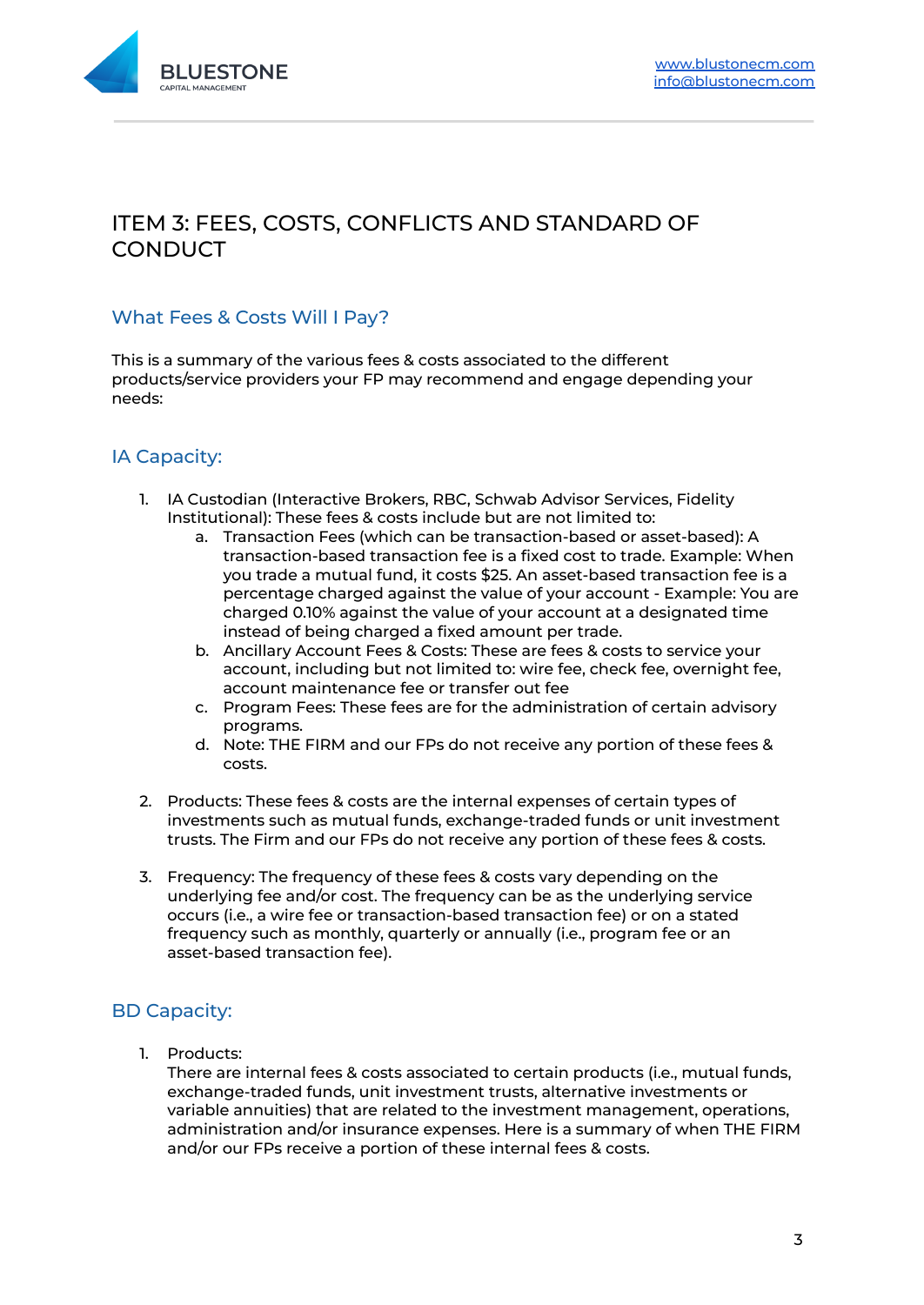

2. Revenue-Sharing Agreements:

In some cases, THE FIRM will engage in a revenue-sharing agreement with a product sponsor. In such cases, THE FIRM will receive a portion of these internal fees & costs or it can be based on the amount of business placed with the product sponsor. In either case, THE FIRM receives the revenue-sharing compensation, but not our FPs. Revenuesharing agreements are inherent to our alternative investment product sponsors. Aside from our alternative investment product sponsors, THE FIRM has arrangements with variable annuity and unit investment trust product sponsors. THE FIRM does not have any revenue-sharing agreements with mutual funds or exchange-traded funds.

- 3. Trail Commissions (aka 12b-1 Fees): Whenever a product pays a trail commission, THE FIRM and/or our FPs will receive this compensation Conflicts of Interest: Since THE FIRM is both an IA and BD, our FPs have a conflict of interest related to the different types of compensation they can receive, whether it is:
	- a. Earning an advisory fee as an IAR under the IA; or,
	- b. Earning a commission for selling a product or trading investments in your account as an RR under the BD. These conflicts are managed through our obligation to act in your best interest. These conflicts are further managed through our policies & procedures and supervisory system

#### For more information about:

- 1. Variable Annuity Fees & Costs: Please review our Variable Annuity Brochure.
- 2. Mutual Fund Fees & Costs: Please go to FINRA's Fund Analyzer: [https://tools.finra.org/fund\\_analyzer/.](https://tools.finra.org/fund_analyzer/)
- 3. Advisory Fees: Please review Item 5 in our ADV Part 2A.

You will pay fees & costs whether you make or lose money on your investments. Fees & costs will reduce any amount of money you make on your investment over time. Please make sure you understand what fees & costs you are paying.

*What are Your Legal Obligations to Me When Providing Recommendations as My BD or When Acting as My IA? How Else Does Your Firm Make Money and What Conflicts of Interests Do You Have?*

When we provide you with a recommendation as your BD or act as your IA, we act in your best interest and do not put our interest ahead of yours. At the same time, the way we make money creates some conflicts with your interests. Please understand and ask us about these conflicts because they can affect the recommendations and advice we provide you. Here are some examples to help you understand what this means.

1. If your FP engages you to provide investment advisory services, you will be charged an advisory fee (typically a percentage charged against the value of your account); therefore, your FP may have an incentive to increase the amount of assets in your advisory account. Additionally, IA services have different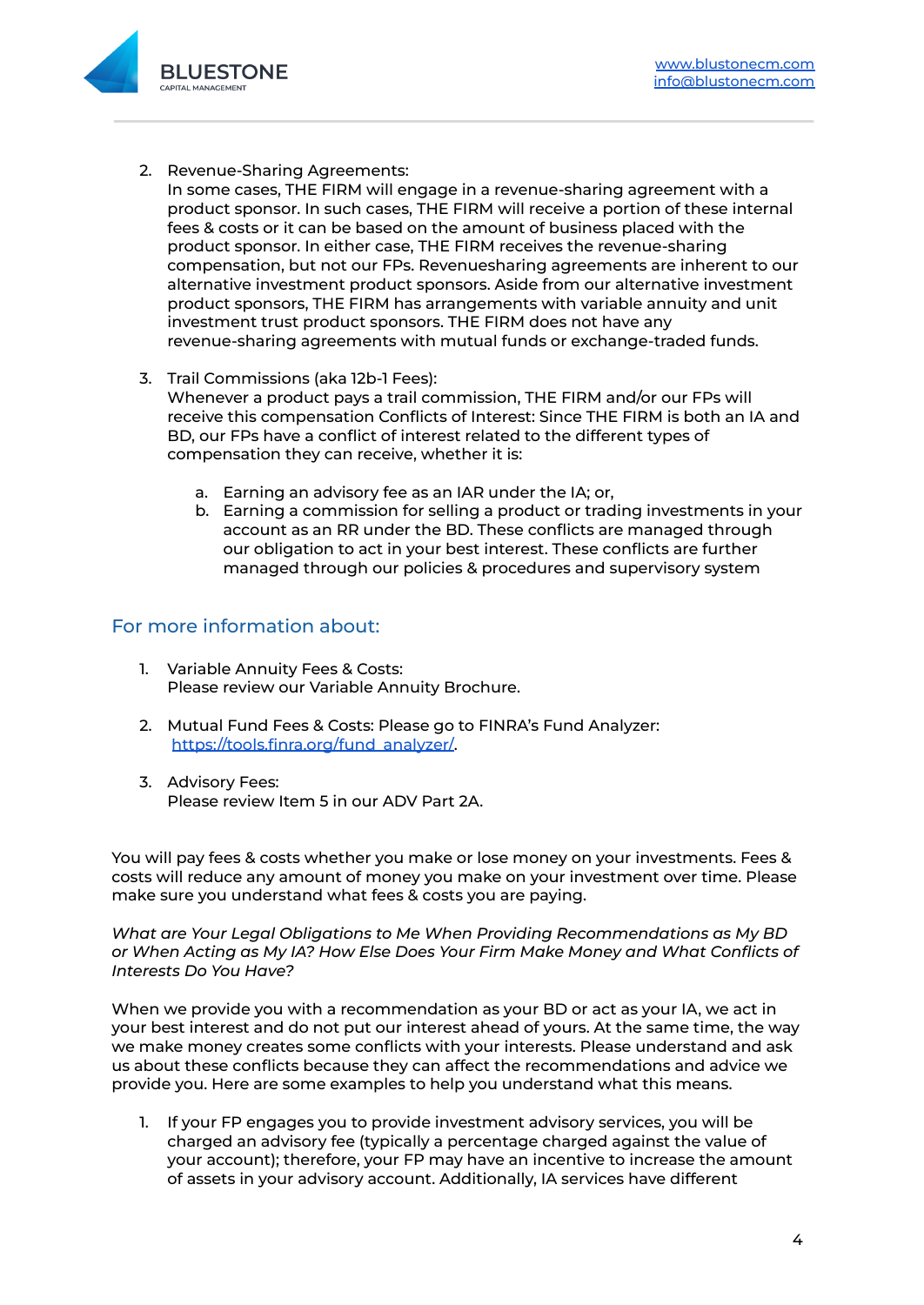

advisory fee payouts to FPs. Your FP may have an incentive to engage a higher paying advisory fee service over another. Please be sure to have your IAR explain these details.

- 2. If your FP engages you to provide financial planning services, the FP may or may not charge you a financial planning fee depending on your arrangement. Your FP may receive compensation (whether it be a commission or an advisory fee) for products and/or services recommended as part of the financial planning services that your FP provides. Your FP has an incentive to recommend certain products and/or services as part of your overall financial plan. Please be sure to have your IAR explain these details.
- 3. If your FP engages you to buy or sell you a product as an RR, you will likely be charged a commission when there are trades in your account or a product is sold to you. However, there are occasions when a commission may be waived, adjusted or not applicable (i.e., mutual fund exchanges; sub-account exchanges within a variable annuity; large transactions). Your FP may have an incentive to encourage you to trade more often. Products have different commission payouts to RRs. Your FP may have an incentive to sell you a higher paying commission product over another that may pay a lower commission. Please be sure to have your RR explain these details.

#### Conversation Starters - Please Ask Us…

How might your conflicts of interest affect me and how will you address them?

#### Conflicts of Interest:

Please refer to the Conflict of Interest section in Item 3: Fees, Costs, Conflicts and Standards of Conduct of this Relationship Summary.

#### How Else Does Our Firm Make Money:

Here are a few principal ways that THE FIRM makes money:

- 1. FP Compensation: THE FIRM receives a percentage of the compensation that our FPs earn. The percentage that THE FIRM receives from each FP varies depending on various factors. Example: In the IA capacity, let's say our FP engages you to provide you an advisory service that earns the FP a \$1,000 advisory fee. If the FP has a 90% compensation payout, the FP's compensation will be \$900 and the remaining 10% (\$100) will be what The Firm earns for its back-office services and support to the FP. This revenue stream is the largest source of revenue for Bluestone. Conflict of Interest: As previously stated, regardless of how our FP engages you (in an IAR or RR capacity), we are obligated to act in your best interest. These conflicts are further managed through our policies & procedures and supervisory system.
- 2. Third-Party Payments and Revenue-Sharing Arrangements with Sponsor Companies: THE FIRM receives third-party payments and revenue sharing compensation from various sponsor companies for business development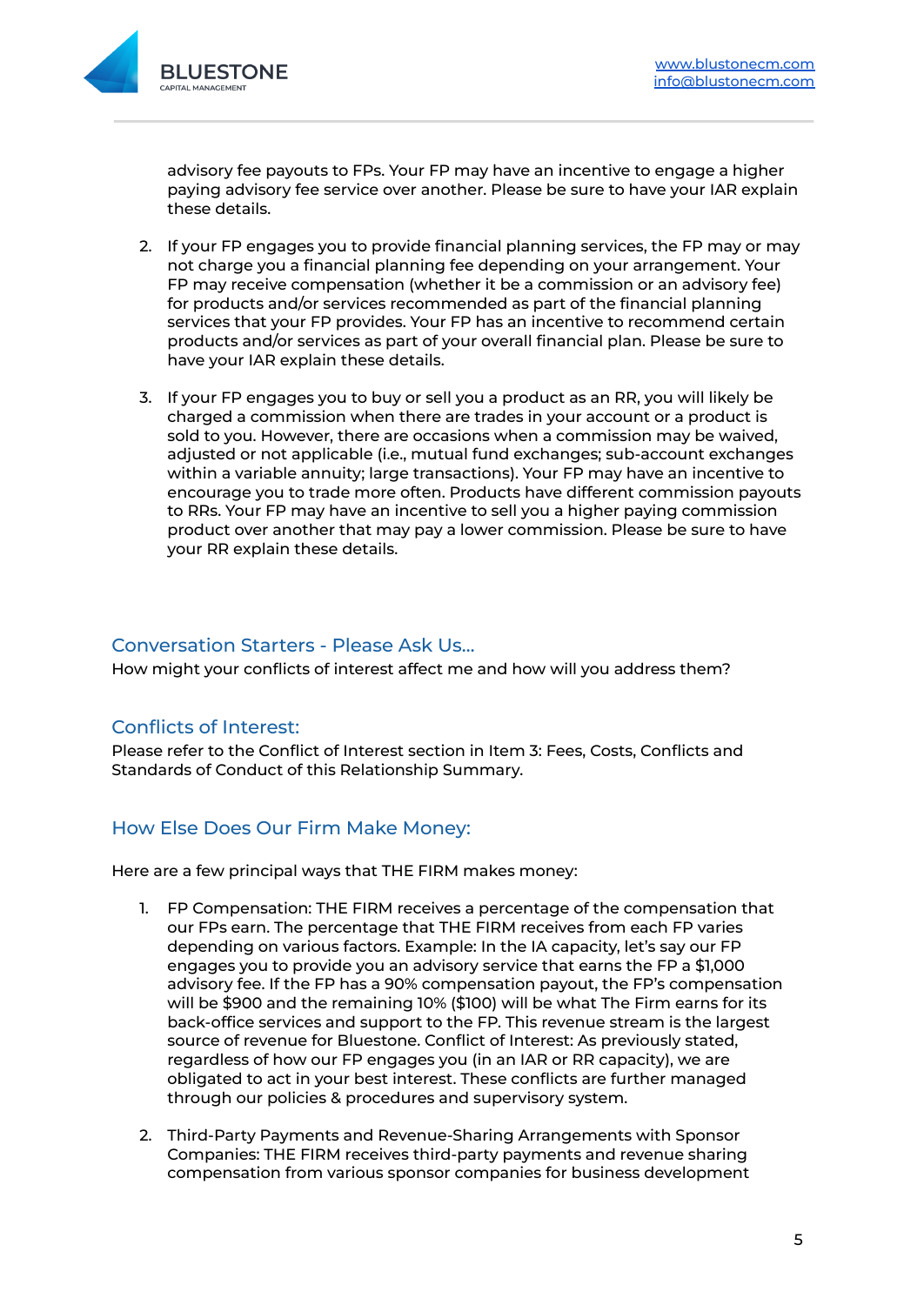

purposes. The compensation received from these sponsor companies are to purchase various types of marketing packages. Conflict of Interest: Our FPs do not receive any portion of this compensation. Therefore, they are not incentivized to use any of these products or services.

3. FP Affiliation Related Fees: The Firm charges its FPs various affiliation fees for services such as licensing & registration, access to products & services, administration, technology/cybersecurity and errors & omission insurance coverage. 4. Principal Trading at Raymond James: The Firm earns compensation on stock and bond transactions in its BD capacity for its RRs in the context of a markup or markdown on the stock and bond prices. Conflict of Interest: We are obligated to act in your best interest. These conflicts are further managed through our policies & procedures and supervisory system.

For more information about our conflicts of interest and how we mitigate them, please review Items 4, 5 and 12 in our Disclosure Brochure.

#### How Do Your Financial Professionals Make Money? Our FPs primarily make money in two capacities:

- 1. As an IAR under our IA by providing you advisory services which encompass financial planning and/or investment management services. The cost of these financial planning and/or investment management services vary depending on various factors such as time & complexity. The cost and services will be agreed Upon in a written agreement between you (as a client) and our FP.
	- a. Financial Planning Services: Our FP can provide you financial planning services for a certain and specific cost, whether it be a onetime fee or an ongoing fee. Financial planning services can provide an actual written financial plan or can be to provide you financial analysis and/or consulting. In return for these financial planning services, you will pay your FP the agreed Upon cost. Your payment for services rendered will flow through The Firm; and the Firm will retain a percentage of the compensation and then pass along the remaining amount to your FP.
	- b. Investment Management Services: Our FP can provide you investment management services for a certain and specific cost, whether it be a fixed dollar amount or a percentage of the assets. Your FP will manage your account in accordance with your goals (Example: for growth, income or capital preservation). In return for these investment management services, you will pay your FP the agreed Upon amount. Your payment for this service is typically debited from an account your FP is managing on your behalf. Your payment for services rendered will flow through the Firm; and, the Firm will retain our percentage of the compensation and then pass along the remaining amount to your FP.
- 2. As a RR under our BD by providing you brokerage services which encompasses the recommendation to buy, hold or sell investment products (such as stocks, bonds, mutual funds, exchange traded funds, alternative investments, variable annuities). These investment products can be bought, held or sold through a brokerage account at Raymond James or directly through a sponsor company's platform (such as a mutual fund or variable annuity). When your FP executes a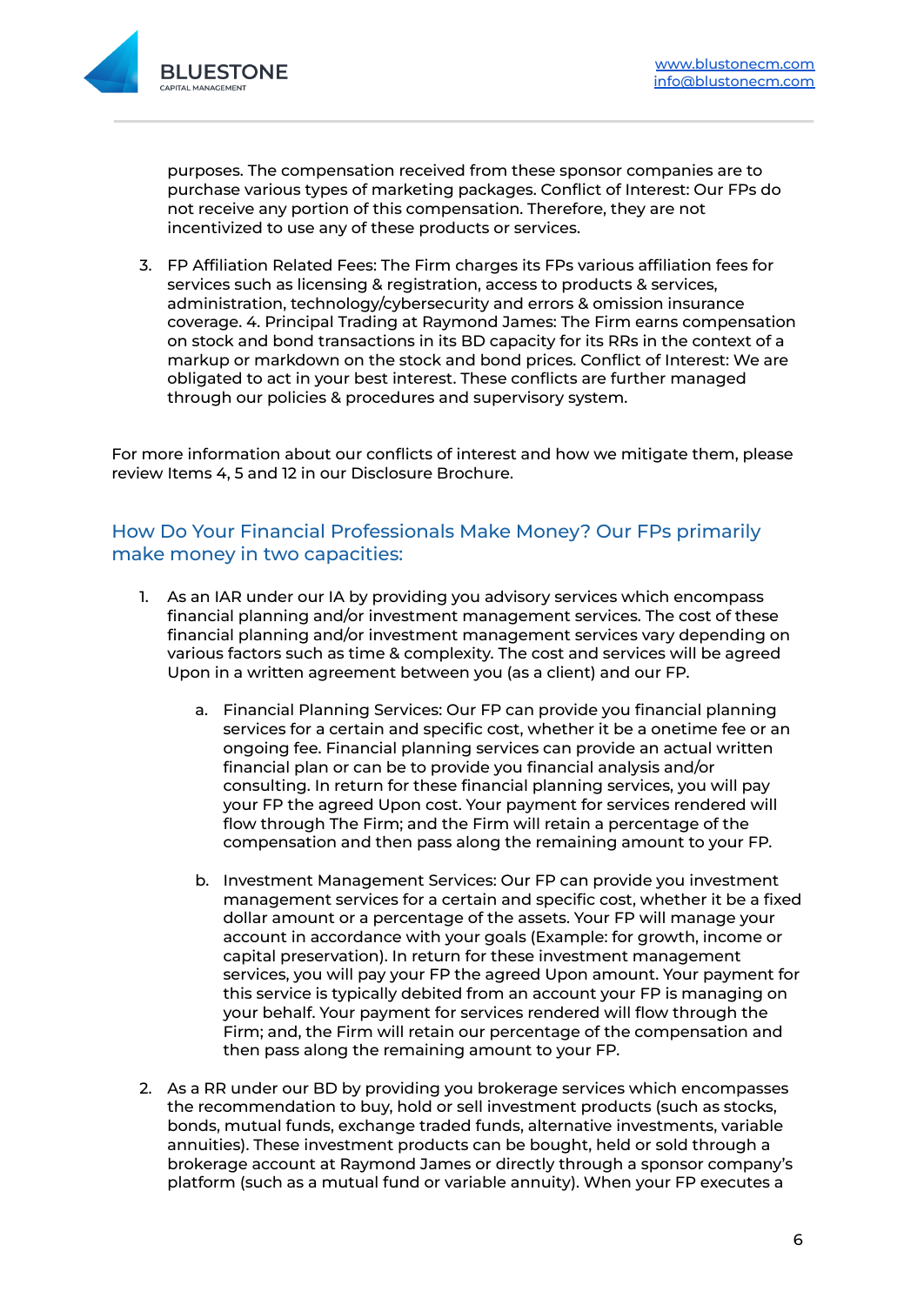

transaction (buy or sell), the FP will likely earn a commission. However, commissions can vary depending on various factors (size of trade or type of product) and can be waived in its entirety or be non-applicable in the case of a mutual fund exchange.

- a. If the trade is executed in a brokerage account, the commission is paid out of your account to Merion Capital Group. THE Firm will retain our percentage of the commission and then pass along the remaining amount to your FP.
- b. If the trade is executed at the sponsor company's platform, the commission is paid by the sponsor company (out of the product's internal expenses) to BLUESTONE. The Firm will retain our percentage of the commission and then pass along the remaining amount to your FP.

#### Conflicts of Interest:

Please refer to the Conflict of Interest section in Item 3: Fees, Costs, Conflicts and Standards of Conduct of this Relationship Summary.

#### Cash/Non-Cash Compensation:

In certain cases, FPs can receive compensation from sponsor companies in the form of reimbursement of certain expenses. Examples of such expenses include but are not limited to seminars, client appreciation events or marketing materials. In other cases, FPs can receive compensation from sponsor companies in the form of trips to due diligence meetings for training & education.

#### Conflicts of Interest:

In either case, such cash or non-cash compensation is required to be processed through The Firm for review and approval to ensure such compensation is prudent, reasonable and not excessive or received pursuant to a predetermined sales goal. The Firm's review and approval process will document such cash or non-cash compensation scenarios and ensure compliance with industry standards.